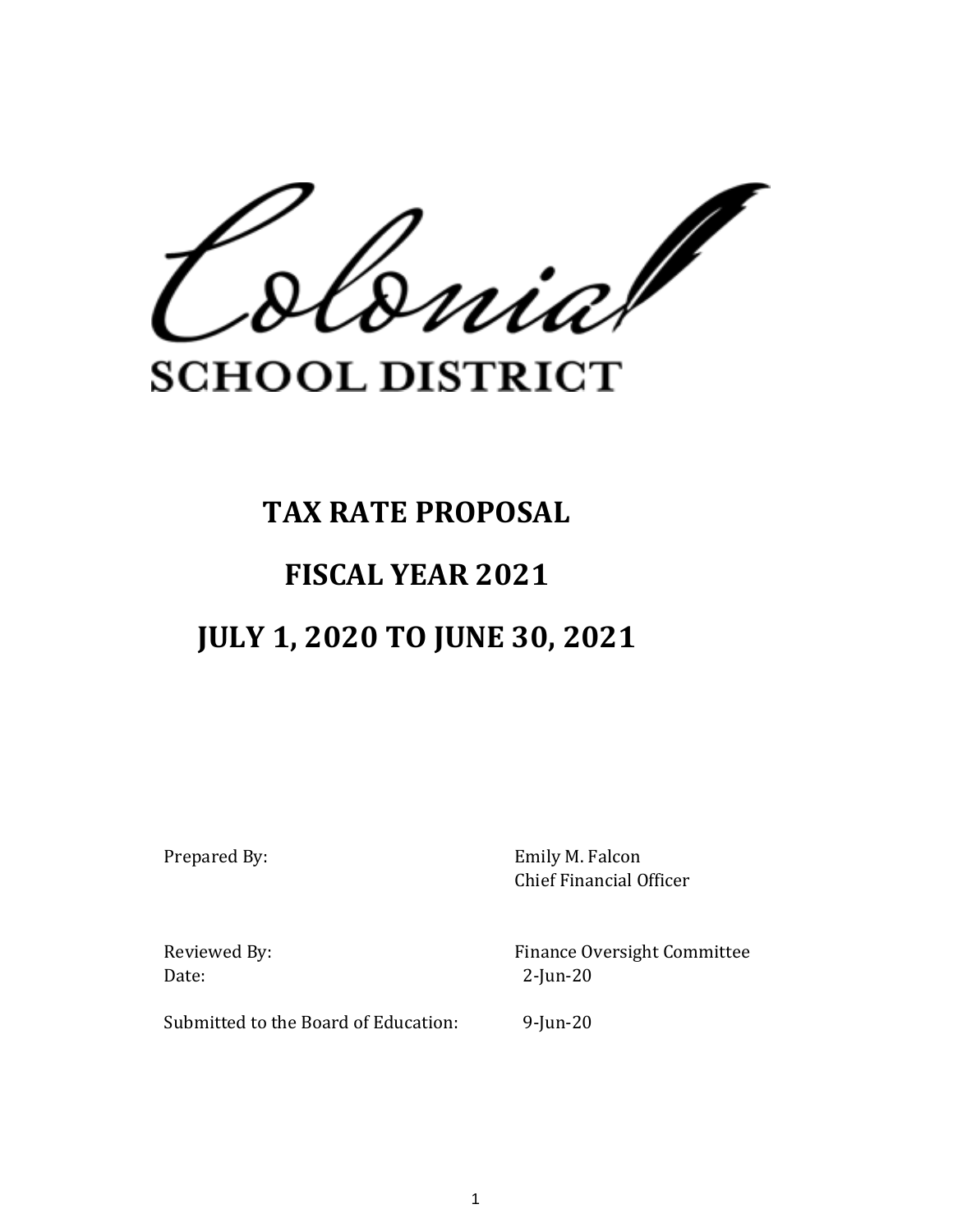#### **Item Page Number**

| Debt Service Tax Rate                        | 3 |
|----------------------------------------------|---|
| Minor Capital Improvement/Match Tax Rate     | 4 |
| Tuition Tax Rate                             | 5 |
| Tax Rate Proposal and Historical Information | 6 |
| Assessment Data                              | 7 |
|                                              |   |

The tax warrant is approved annually by the Board of Education and must be submitted to New Castle County by the second Thursday in July.

Current Expense may be used for any expenditure in the district except to buy property or pay off bonds. This portion of the rate can only be increased through voter referendum. There are two components to current expense tax. The first component is a function of the New Castle County School Tax District and is 46.8 cents of the tax rate.

All revenues generated in the four districts by the 46.8 cents are pooled together and reallocated based on the number of units at September 30th of the prior fiscal year. The district's share of the tax district for fiscal year 2021 is 18.59364082%. The second component involves multiplying the district's tax assessment times 111.8 cents per \$100 of assessed valuation. The district's total assessed valuation for FY 2019 as reported by New Castle County is \$3,023,824,876.

The tax rate proposed for fiscal year 2021 does not include any adjustments to the current expense rate. Adjustments to the Debt service rate have been made to match expenditure projections, resulting in a 1.0 cent decrease. The administration is recommending that this 1.0 cent be added to the tuition tax. The increased funds will help Colonial continue to address the growing size and needs of our population of students with disabilities.

Pages 3 through 5 represent the calculations for three of the four components of the tax rate.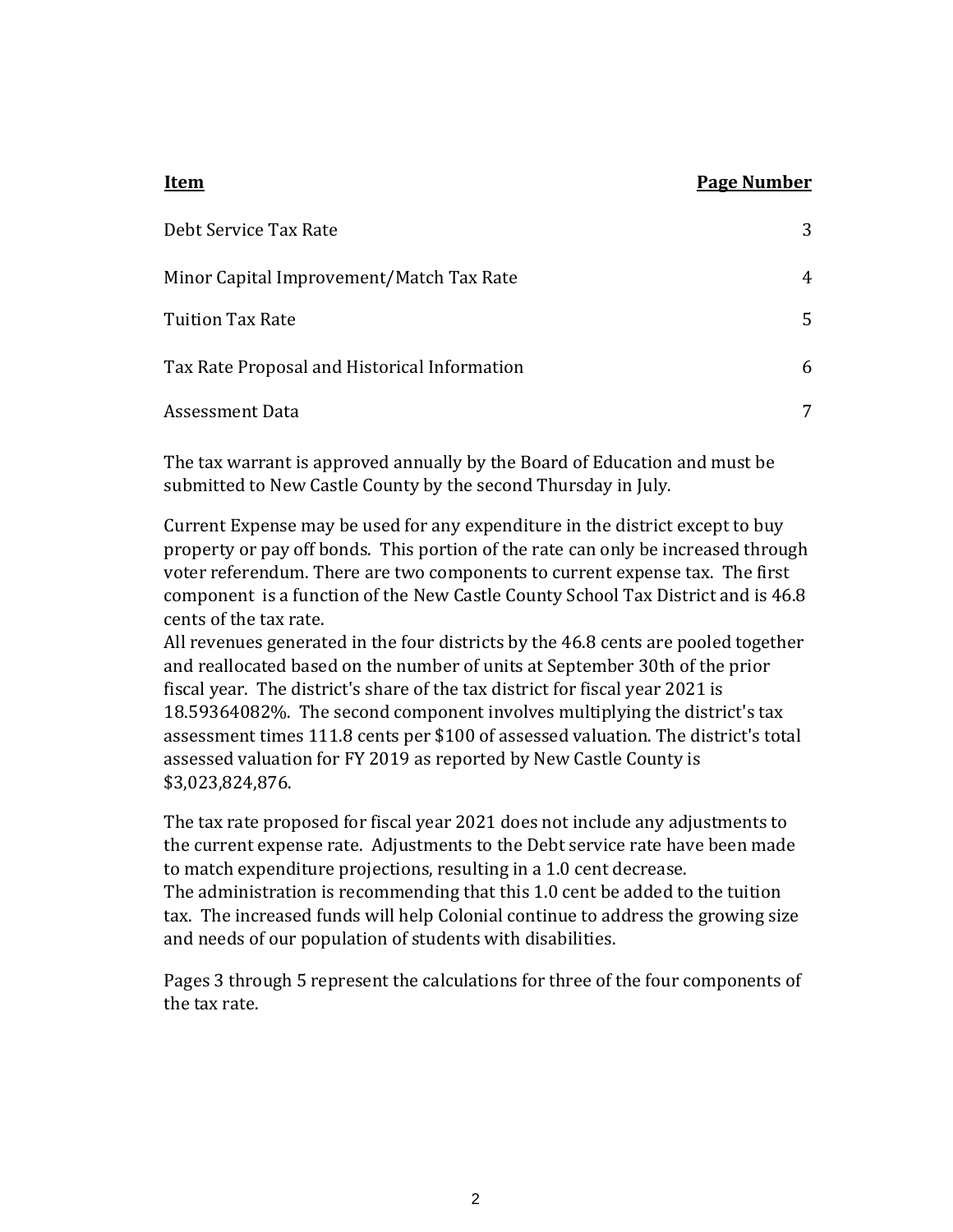| <b>DEBT SERVICE TAX RATE</b>                                                                                                                                                                                    |           |
|-----------------------------------------------------------------------------------------------------------------------------------------------------------------------------------------------------------------|-----------|
| (MAJOR CAPITAL IMPROVEMENTS)                                                                                                                                                                                    |           |
| Recommended Tax Rate (in cents)                                                                                                                                                                                 | 14.5      |
| Debt Service Estimated Balance as of 6/30/20                                                                                                                                                                    | 3,020,685 |
| <b>PROJECTED REVENUE</b>                                                                                                                                                                                        |           |
| Anticipated tax revenue based on Colonial's assessed valuation of<br>\$3,023,824,876 at 16.5 cents for each \$100 of assessed property.<br>\$302,382.49 is the potential revenue for each cent on the tax rate. | 4,384,546 |
| Interest Earned on Fund Balance                                                                                                                                                                                 | 45,195    |
| Total Available Funds                                                                                                                                                                                           | 7,450,425 |

#### **PROJECTED EXPENSES**

Local Share for Projects in Annual Bond Bills

| Year | <b>Projects</b>                        | <b>Bond Value</b> | <b>Payment</b> |           |
|------|----------------------------------------|-------------------|----------------|-----------|
| 2001 | McCullough, William Penn               | 8,546,300         | 455,518        |           |
|      | Gunning Bedford, Southern              |                   |                |           |
| 2002 | McCullough, William Penn               | 7,181,600         | 371,510        |           |
|      | <b>Gunning Bedford</b>                 |                   |                |           |
| 2003 | Carrie Downie, New Castle              | 8,243,500         | 461,389        |           |
|      | Wilmington Manor, William Penn         |                   |                |           |
|      | <b>Gunning Bedford</b>                 |                   |                |           |
| 2004 | Eisenberg, Colwyck                     | 6,917,000         | 395,485        |           |
|      | Pleasantville, ML King                 |                   |                |           |
| 2007 | Wrangle Hill (Wilbur)                  | 20,166,800        | 1,302,624      |           |
|      | McCullough, New Castle                 |                   |                |           |
| 2008 | Wilmington Manor, William Penn         | 9,402,700         | 638,255        |           |
|      | Gunning Bedford, George Read           |                   |                |           |
| 2009 | William Penn                           | 3,522,500         | 587,637        |           |
| 2010 | Carrie Downie, Castle Hills            | 4,901,100         | 102,452        |           |
|      | Pleasantville, Eisenberg               |                   |                |           |
|      | Total value of authorized bonds        | 68,881,500        |                |           |
|      | Total payments due in FY 21            |                   | 4,314,869      |           |
|      | Payments due 7-1-20 through 09-30-20   | 2,500,057         |                |           |
|      |                                        |                   |                | 6,814,927 |
|      | <b>Total Debt Service Expenditures</b> |                   |                |           |

#### PROJECTED DEBT SERVICE BALANCE 9/30/21 635,499

Note: These funds are used to retire long term bond obligations for the local portion of major capital expenditures.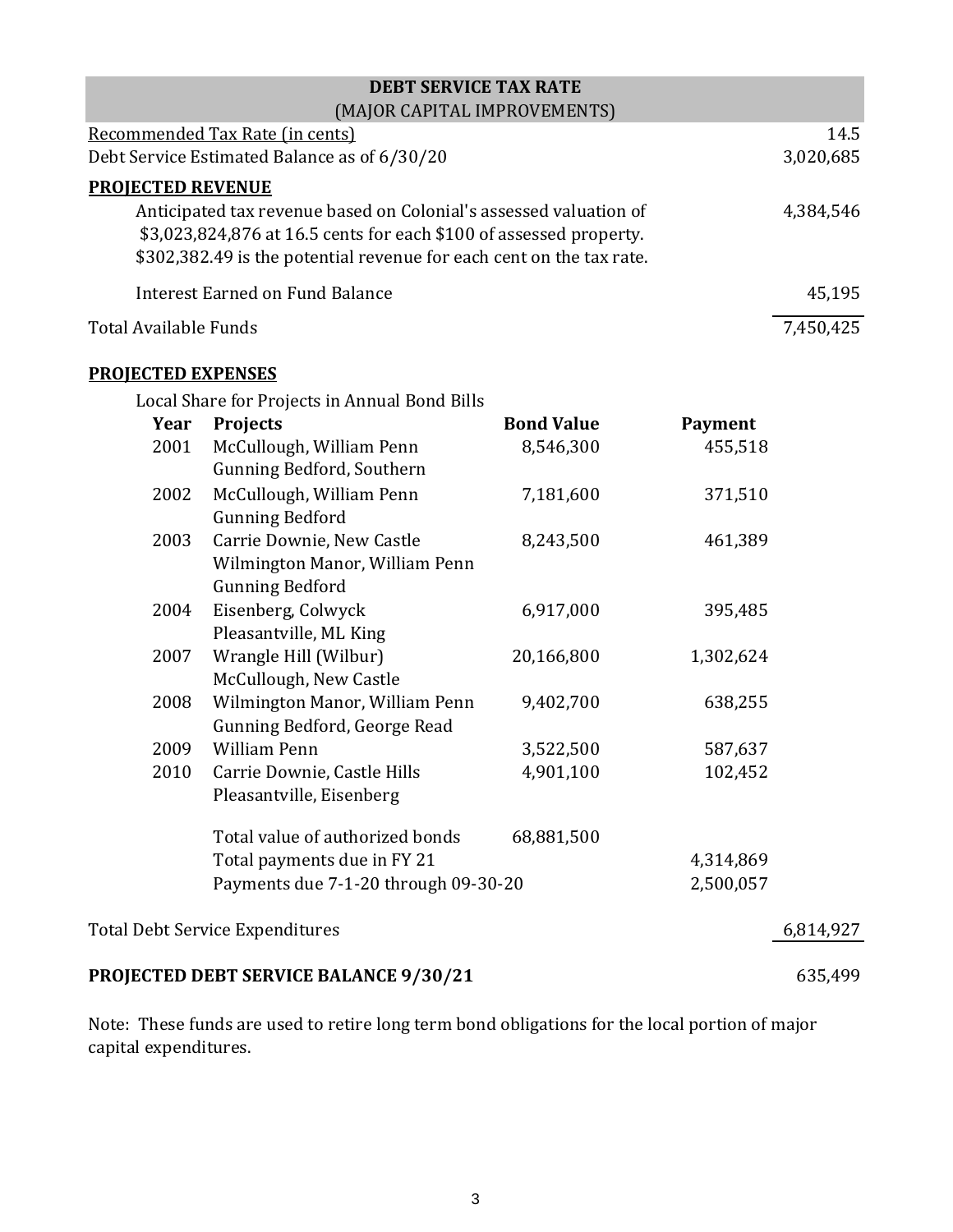| MINOR CAPITAL IMPROVEMENTS (MCI)/MATCH TAX                                                                                                                                                                                        |         |               |  |  |
|-----------------------------------------------------------------------------------------------------------------------------------------------------------------------------------------------------------------------------------|---------|---------------|--|--|
| Recommended Tax Rate (in cents)<br>Match Estimated Balance as of 6/30/20                                                                                                                                                          |         | 9<br>55,770.1 |  |  |
| PROJECTED REVENUE<br>Anticipated tax revenue based on Colonial's assessed valuation of<br>\$3,023,824,876 at 9 cents for each \$100 of assessed property.<br>\$302,382.49 is the potential revenue for each cent on the tax rate. |         | 2,721,442     |  |  |
| <b>Interest Earned on Fund Balance</b>                                                                                                                                                                                            |         | 3,102         |  |  |
| <b>Total Available Funds</b>                                                                                                                                                                                                      |         | 2,780,315     |  |  |
| PROJECTED EXPENSES<br>Matching Local Funds for FY 2021 Minor Capital<br>Improvement                                                                                                                                               | 624,633 |               |  |  |
| Funds for Technology Equipment Maintenance,<br>Repair, and Replacement (1.52 cents x 294, 161)                                                                                                                                    | 459,621 |               |  |  |
| Match for Reading & Math Resource Teachers                                                                                                                                                                                        | 218,996 |               |  |  |
| Match for Extra Time Funds                                                                                                                                                                                                        | 270,000 |               |  |  |
| Match for K-3 Basic funding                                                                                                                                                                                                       | 169,376 |               |  |  |
| Match for K-4 Reading Specialist funding                                                                                                                                                                                          | 324,408 |               |  |  |
| <b>NEW Opportunity funding</b>                                                                                                                                                                                                    | 337,716 |               |  |  |
| NEW Mental health & Reading supports                                                                                                                                                                                              | 212,766 |               |  |  |
| Total MCIP/Match Expenditures                                                                                                                                                                                                     |         | 2,617,516     |  |  |
| PROJECTED MCIP/MATCH BALANCE 6/30/21                                                                                                                                                                                              |         | 162,799       |  |  |

Note: These funds are used to match various expense components and minor capital improvements.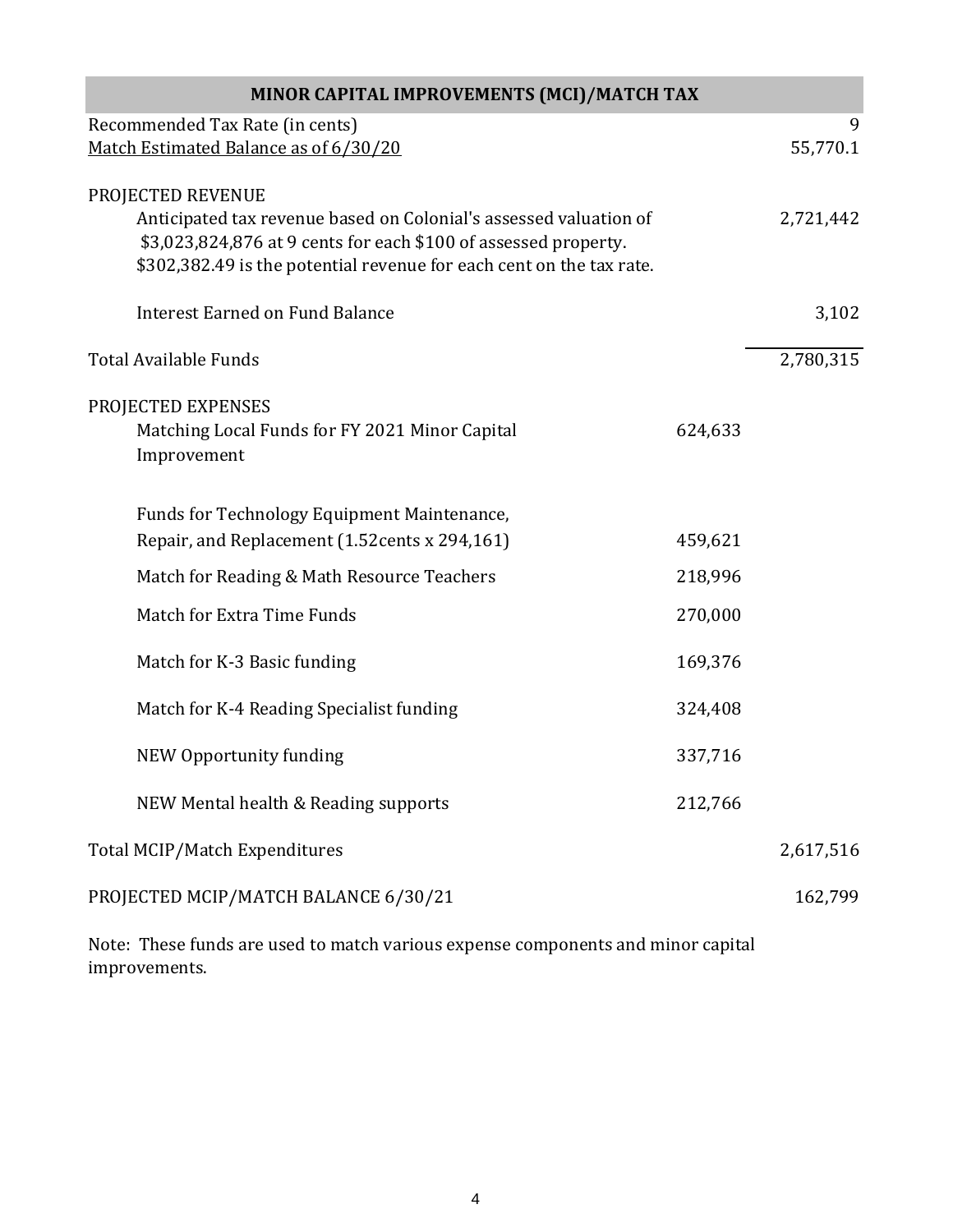| <b>TUITION</b>                                                       |           |             |  |  |
|----------------------------------------------------------------------|-----------|-------------|--|--|
| Recommended Tax rate (in cents)                                      |           | 37.2        |  |  |
| Tuition Estimated Balance as of 6/30/20                              |           | 1,895,138.1 |  |  |
| PROJECTED REVENUE                                                    |           |             |  |  |
| Anticipated tax revenue based on Colonial's assessed valuation of    |           | 11,248,629  |  |  |
| \$3,023,824,876 at 37.2 cents for each \$100 of assessed property.   |           |             |  |  |
| \$302,382.49 is the potential revenue for each cent on the tax rate. |           |             |  |  |
| Tuition Paid By Other Districts                                      |           | 445,385     |  |  |
|                                                                      |           |             |  |  |
| <b>Interest Earned on Fund Balance</b>                               |           | 12,823      |  |  |
| <b>Total Available Funds</b>                                         |           | 13,601,975  |  |  |
| PROJECTED EXPENSES                                                   |           |             |  |  |
| <b>Special School Operating Budget</b>                               | 4,750,000 |             |  |  |
| Tuition Payable to Other Districts                                   | 2,700,000 |             |  |  |
| <b>Special Tuition Programs</b>                                      |           |             |  |  |
| Unique Alternatives & Private Placements                             | 515,000   |             |  |  |
| Elementary/Middle ILC                                                | 580,000   |             |  |  |
| Secondary ILC                                                        | 1,100,000 |             |  |  |
| <b>ESL Program</b>                                                   | 590,000   |             |  |  |
| CASL                                                                 | 613,000   |             |  |  |
| Early Childhood                                                      | 1,250,000 |             |  |  |
| <b>Other District Tuition</b>                                        | 800,000   |             |  |  |
| <b>Total Tuition Expenditures</b>                                    |           | 12,898,000  |  |  |
| PROJECTED TUITION BALANCE 6/30/21                                    |           | 703,975     |  |  |
|                                                                      |           |             |  |  |

Note: These funds are used to support a variety of programs for students with disabilities for which the district is required to provide individualized services. Funds need to be available at June 30th to cover expenses through September 30th when tax receipts are received.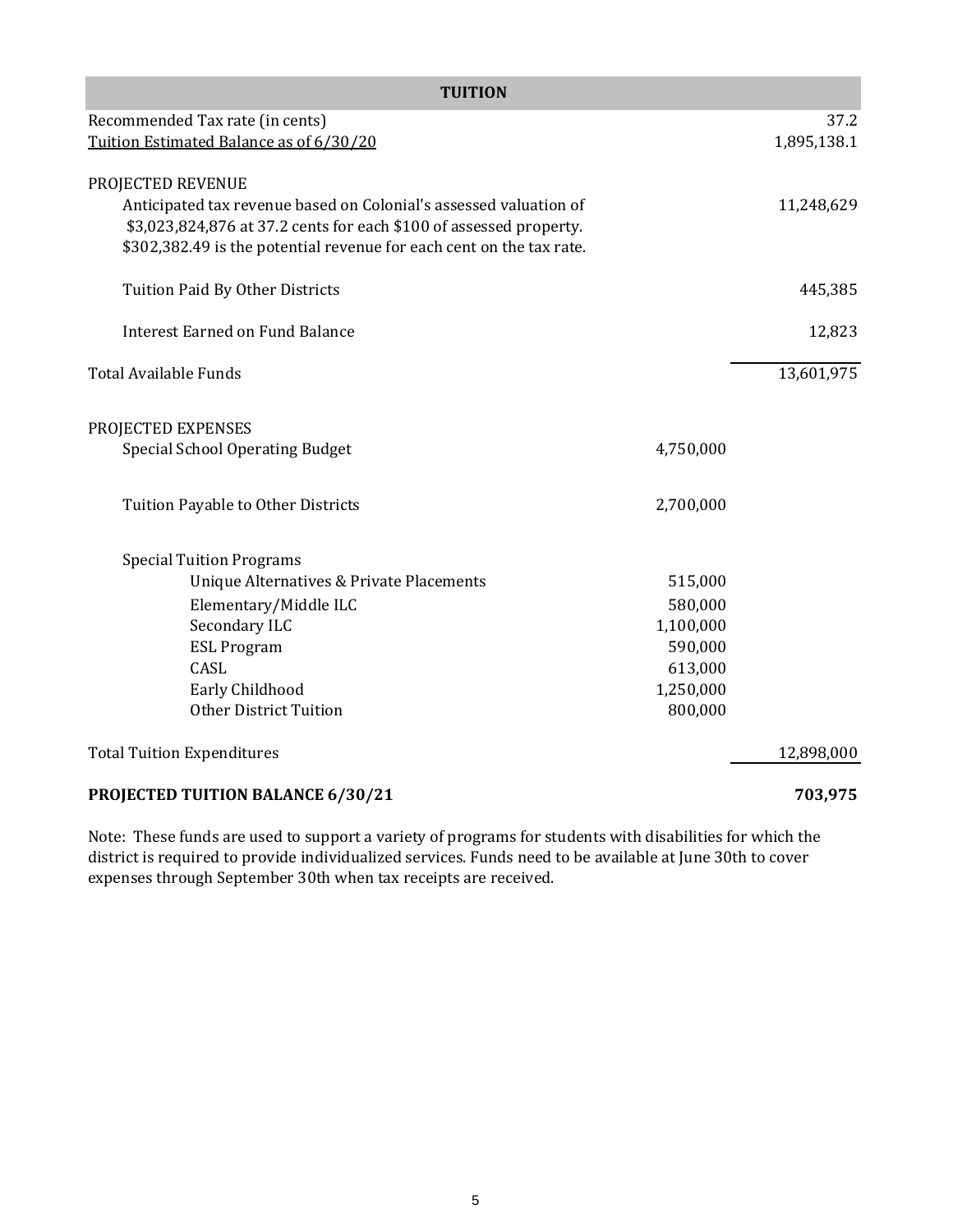#### **Tax Rate Fiscal Year 2007 Through 2021**

| <b>Fiscal Year</b><br>2021 | <b>Current</b><br><b>Expense</b><br>\$1.586 | <b>Tuition</b><br>\$0.372 | <b>Debt</b><br><b>Service</b><br>\$0.145 | MCI/<br><b>Match</b><br>\$0.090 | <b>Total</b><br>Rate<br>\$2.193 |
|----------------------------|---------------------------------------------|---------------------------|------------------------------------------|---------------------------------|---------------------------------|
| 2020                       | \$1.586                                     | \$0.362                   | \$0.155                                  | \$0.090                         | \$2.193                         |
| 2019                       | \$1.586                                     | \$0.372                   | \$0.165                                  | \$0.070                         | \$2.193                         |
| 2018                       | \$1.476                                     | \$0.372                   | \$0.150                                  | \$0.045                         | \$2.043                         |
| 2017                       | \$1.206                                     | \$0.332                   | \$0.158                                  | \$0.040                         | \$1.736                         |
| 2016                       | \$1.206                                     | \$0.295                   | \$0.180                                  | \$0.055                         | \$1.736                         |
| 2015                       | \$1.206                                     | \$0.285                   | \$0.190                                  | \$0.055                         | \$1.736                         |
| 2014                       | \$1.206                                     | \$0.250                   | \$0.195                                  | \$0.055                         | \$1.706                         |
| 2013                       | \$0.856                                     | \$0.220                   | \$0.190                                  | \$0.060                         | \$1.326                         |
| 2012                       | \$0.856                                     | \$0.250                   | \$0.210                                  | \$0.050                         | \$1.366                         |
| 2011                       | \$0.856                                     | \$0.280                   | \$0.215                                  | \$0.045                         | \$1.396                         |
| 2010                       | \$0.856                                     | \$0.305                   | \$0.196                                  | \$0.055                         | \$1.412                         |
| 2009                       | \$0.856                                     | \$0.330                   | \$0.184                                  | \$0.055                         | \$1.425                         |
| 2008                       | \$0.826                                     | \$0.310                   | \$0.199                                  | \$0.055                         | \$1.390                         |
| 2007                       | \$0.786                                     | \$0.300                   | \$0.164                                  | \$0.055                         | \$1.305                         |